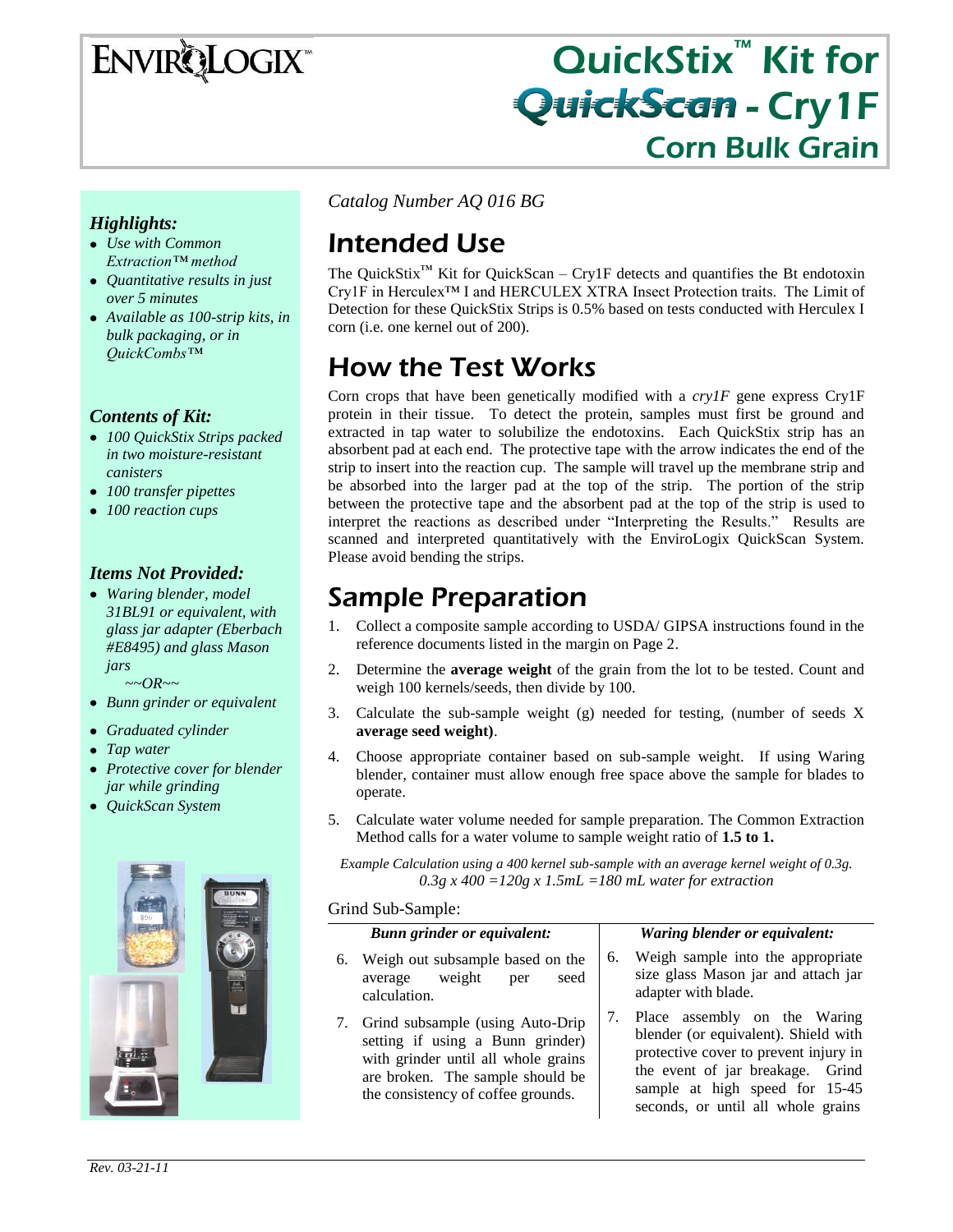#### *USDA References:*

- **http://archive.gipsa.usda.gov/ reference-library/ handbooks/grain-insp/ grbook1/bk1.pdf** - USDA Grain Inspection Handbook, Book 1, Grain Sampling.
- **http://archive.gipsa.usda.gov/ biotech/sample2.htm** - Guidance document entitled Sampling for the Detection of Biotech Grains.
- **http://archive.gipsa.usda.gov/ biotech/sample1.htm** - Practical Application of Sampling for the Detection of Biotech Grains.
- **http://archive.gipsa.usda.gov/ biotech/samplingplan1.xls -** This website provides a simple to use Sample Planner (29K Excel Spreadsheet). The planner allows you to enter different assumptions in terms of sample size, number of samples, acceptable quality level and to determine the probability of accepting lots with given concentration levels. It also plots the probabilities in graph form for easy interpretation. Specific data can be saved for documentation and future analyses.

#### *Corn Common Extraction™*

*Grams of Corn x 1.5=mL of water*

*For example, 400 kernels with an average seed weight of 0.3 g:*

> *(400 x 0.3)=120 g of corn 120 g x 1.5=180 mL water*

*Transfer 20 mL extract to cup:* 





*…or pipette to the 20 mL mark* 

#### *Bunn grinder or equivalent (cont.):*

- 8. Place subsample into an appropriately sized jar or zip-type plastic bag and add the volume of tap water calculated using the Corn Common Extraction formula (left).
- 9. Cap the jar or "zip" plastic bag and shake vigorously for 30 seconds, then allow sample to settle for another 30 seconds.

#### *Waring blender or equivalent (cont.):*

are broken. Optimum grind time may vary based on sample size and condition of equipment. The sample should be the consistency of coffee grounds.

- 8. Add the volume of tap water calculated using the Corn Common Extraction formula (left).
- 9. Cap the jar and shake vigorously for 30 seconds, then allow the sample to settle for another 30 seconds.
- 10. Transfer 20 mL of the liquid portion from above the settled sample into the sample cup. Pour extract into cup to the 20 mL line, or use a fresh pipette from the kit to transfer extract until the 20 mL line is reached (when testing smaller subsamples). **Important:** Avoid transferring particles as much as possible, and after transfer, **allow the liquid in the sample cup to settle for 30 seconds** so that any particles will settle at the bottom of the cup.
- 11. To prevent cross-contamination, thoroughly clean blender parts and jars to remove dust and residue prior to preparation of each sample. Use a new transfer pipette and reaction cup for each sample.

### How to Run the QuickStix Strip Test

- 1. Allow refrigerated canisters to come to room temperature before opening. Remove the QuickStix Strips to be used. Avoid bending the strips. Reseal the canister immediately.
- 2. Place the strip into the reaction cup provided, being sure to insert the end indicated by the arrows on the protective tape. The sample will travel up the strip.
- 3. Allow the strip to develop for 5 minutes before making final assay interpretations. Positive sample results may become obvious much more quickly.
- 4. Immediately cut off and discard the bottom section of the strip covered by the arrow tape and place in the QuickScan Reader. Strips must be read while still wet.

**NOTE: Use extreme caution to prevent sample-to-sample cross-contamination with grain, fluids, or disposables.**

### Interpreting the Results

Development of the Control Line within 5 minutes indicates that the strip has functioned properly. Any strip that does not develop a Control Line should be discarded and the sample re-tested using another strip.

Results are scanned and interpreted quantitatively with the QuickScan System. Place QuickStix Strip into the carrier, slide in, and press "Read Test" on the screen. QuickScan will return a result as "% GMO" or "<LOQ" (less than the Limit of Quantification). Please consult the QuickScan User Manual for details.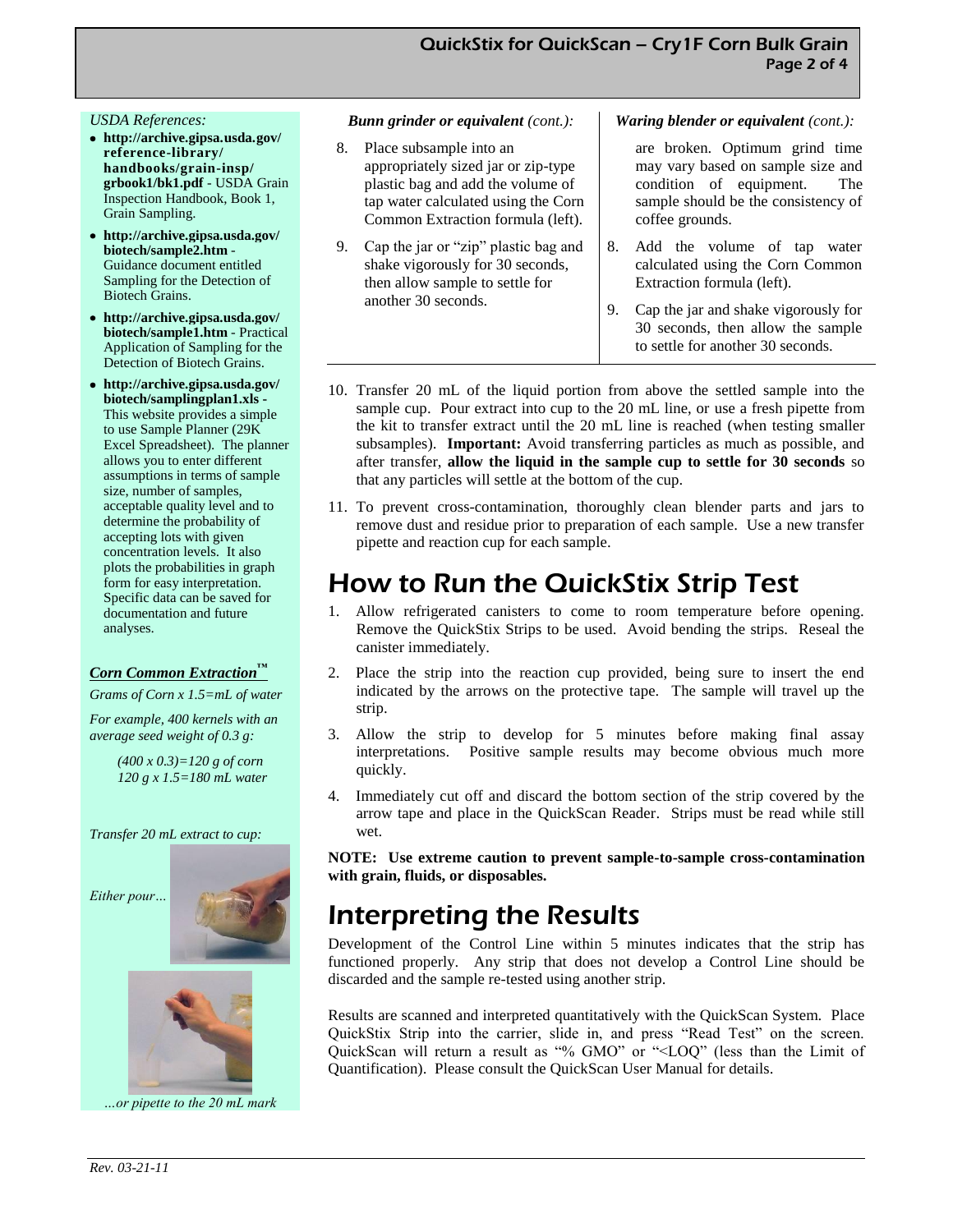

*(outlined to demonstrate cup size and markings)*



*After 30 seconds, add QuickStix to cup*



*Strip must develop a Control Line to be valid – cut where indicated and read in QuickScan System* 

# Kit Storage

QuickStix can be stored at room temperature, or refrigerated for a longer shelf life. Note the shelf life on the kit box for each storage temperature. The kit may be used in field applications; however, prolonged exposure to high temperatures may adversely affect the test results. Do not open the desiccated canister until ready to use the test strips.

# Precautions and Limitations

- This kit is designed to be quantitative using the QuickScan System.
- As with all tests, it is recommended that results be confirmed by an alternate method when necessary.
- The assay has been optimized to be used with the protocol provided in the kit. Deviation from this protocol may invalidate the results of the test.
- The results generated through the proper use of this kit reflect the condition of the working sample directly tested. Extrapolation as to the condition of the originating lot, from which the working sample was derived, should be based on sound sampling procedures and statistical calculations which address random sampling effects, non-random seed lot sampling effects and assay system uncertainty. A negative result obtained when properly testing the working sample does not necessarily mean the originating lot is entirely negative for the analyte or protein in question.
- Protect all components from hot or cold extremes of temperature when not in use. Do not leave in direct sunlight or in a vehicle.